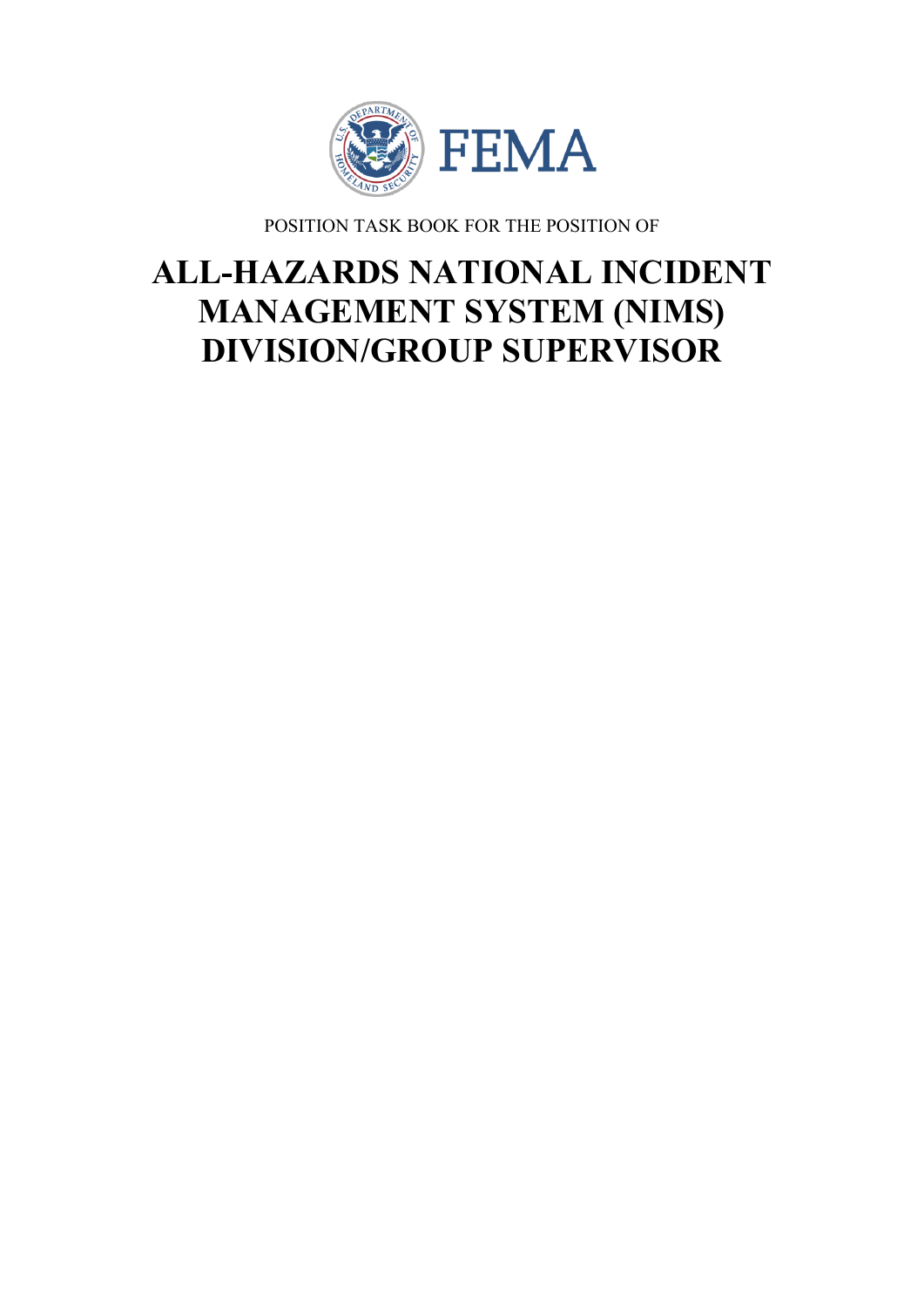# **DIVISION/GROUP SUPERVISOR**

## *1. Competency:* **Assume position responsibilities**

*Description:* Successfully assume the role of Division/Group Supervisor (DIVS) and initiate position activities at the appropriate time according to the following behaviors.

#### *1a. Behavior:* **Ensure availability, qualifications, and capabilities of resources to complete assignment**

| <b>TASK</b>                                                                                                                                                                                                                                                                    | <b>CODE</b> | <b>EVALUATION</b><br><b>RECORD#</b> | <b>EVALUATOR</b><br><b>INITIALS AND</b><br><b>DATE</b> |
|--------------------------------------------------------------------------------------------------------------------------------------------------------------------------------------------------------------------------------------------------------------------------------|-------------|-------------------------------------|--------------------------------------------------------|
| 1. Review the IAP, other relevant plans, or Resources Unit<br>records to identify resources assigned:<br>• Location and status of assigned resources<br>• Resource identifier, if assigned<br>• Supervisor name and contact information<br>• Resource kind, type, and quantity | E, F, I     |                                     |                                                        |

#### *1b. Behavior:* **Establish effective relationships with relevant personnel**

|    | <b>TASK</b>                                                                                                                                                                                                                                                        | <b>CODE</b> | <b>EVALUATION</b><br><b>RECORD#</b> | <b>EVALUATOR</b><br><b>INITIALS AND</b><br><b>DATE</b> |
|----|--------------------------------------------------------------------------------------------------------------------------------------------------------------------------------------------------------------------------------------------------------------------|-------------|-------------------------------------|--------------------------------------------------------|
|    | 2. Coordinate with functional areas within the incident<br>management structure:<br>• Participate in operational and functional area briefings                                                                                                                     | E, F, I     |                                     |                                                        |
| 3. | Establish and maintain positive interpersonal and<br>interagency working relationships:<br>• Outgoing Incident Management Team (IMT) element, if<br>applicable<br>• Local agencies<br>$\bullet$ Hosting unit<br>• Policy Group, if established<br>$\bullet$ Public | E, F, I     |                                     |                                                        |

# *1c. Behavior:* **Gather, update, and apply situational information relevant to the assignment**

| <b>TASK</b>                                                                                                                                                                                                                                                          | <b>CODE</b> | <b>EVALUATION</b><br><b>RECORD#</b> | <b>EVALUATOR</b><br><b>INITIALS AND</b><br><b>DATE</b> |
|----------------------------------------------------------------------------------------------------------------------------------------------------------------------------------------------------------------------------------------------------------------------|-------------|-------------------------------------|--------------------------------------------------------|
| 4. Collect information from outgoing DIVS or other personnel<br>responsible for the Division/Group:<br>• Information on incident relevant to the division or group's<br>activities<br>• Information on the Incident Command System (ICS)<br>organizational structure | E, F, I     |                                     |                                                        |
| 5. Obtain initial briefing from the Branch Director, Operations<br>Section Chief, or Incident Commander:<br>• Obtain current Incident Action Plan (IAP) or other relevant<br>plans                                                                                   | E, F, I     |                                     |                                                        |

# *1d. Behavior:* **Successfully assume the role of DIVS and initiate position activities**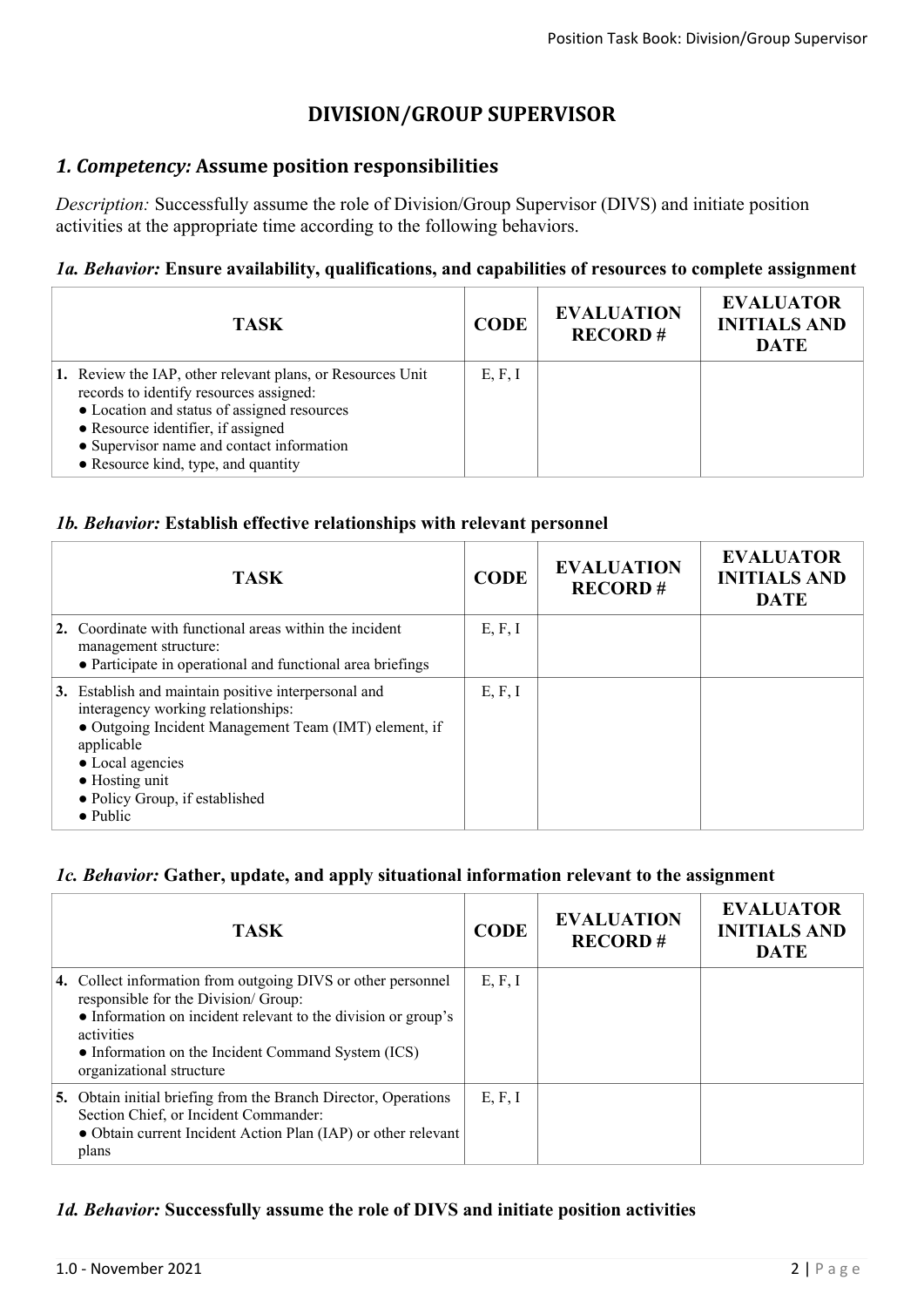| <b>TASK</b>                                                                                                                                                                                                                      | <b>CODE</b> | <b>EVALUATION</b><br><b>RECORD#</b> | <b>EVALUATOR</b><br><b>INITIALS AND</b><br><b>DATE</b> |
|----------------------------------------------------------------------------------------------------------------------------------------------------------------------------------------------------------------------------------|-------------|-------------------------------------|--------------------------------------------------------|
| <b>6.</b> Initiate and maintain Division/Group activity log:<br>• Complete activity log and use to support shared situational<br>awareness<br>• Transfer activity log information to other documents,<br>positions, and displays | E, F, I     |                                     |                                                        |

## *1e. Behavior:* **Establish or determine organization structure, reporting procedures, and chain of command of assigned resources**

| <b>TASK</b>                                                                                                                                                                                                                         | <b>CODE</b> | <b>EVALUATION</b><br><b>RECORD#</b> | <b>EVALUATOR</b><br><b>INITIALS AND</b><br><b>DATE</b> |
|-------------------------------------------------------------------------------------------------------------------------------------------------------------------------------------------------------------------------------------|-------------|-------------------------------------|--------------------------------------------------------|
| 7. Determine Division/Group resource requirements:<br>• Request and document additional personnel<br>• Recommend and document demobilization of excess<br>personnel<br>• Seek and gain Section Chief approval for personnel actions | E, F, I     |                                     |                                                        |
| 8. Organize assigned resources into configurations to meet<br>incident/tactical objectives.                                                                                                                                         | E, F, I     |                                     |                                                        |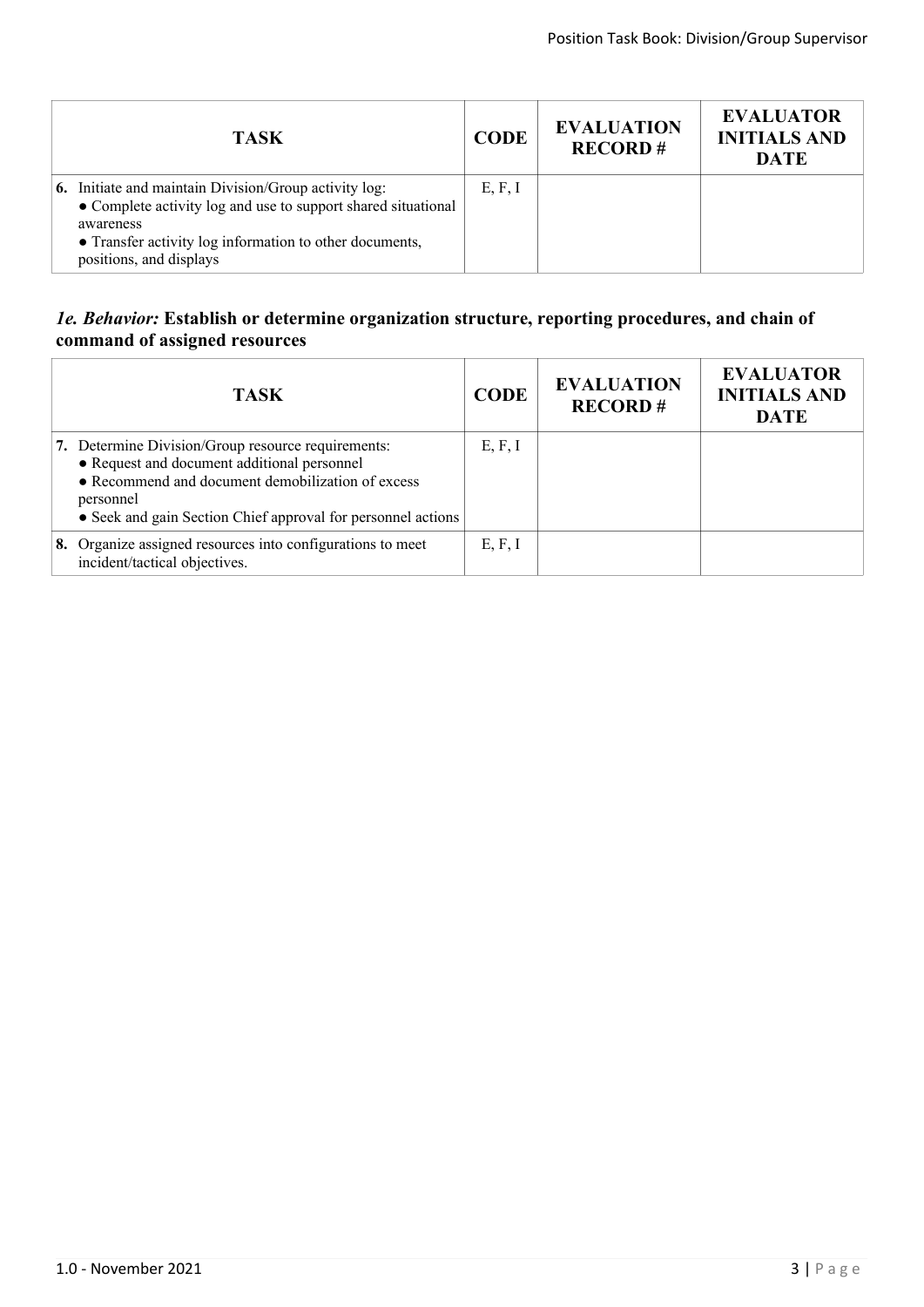# *2. Competency:* **Communicate effectively**

*Description:* Use suitable communication techniques to share relevant information with appropriate personnel on a timely basis to accomplish objectives in a potentially rapidly changing environment.

|  |  |  |  |  |  | 2a. Behavior: Ensure the exchange of relevant information during briefings and debriefings |  |  |  |  |
|--|--|--|--|--|--|--------------------------------------------------------------------------------------------|--|--|--|--|
|--|--|--|--|--|--|--------------------------------------------------------------------------------------------|--|--|--|--|

| <b>TASK</b>                                                                                                                                                                                                                                                                                                                                                   | <b>CODE</b> | <b>EVALUATION</b><br><b>RECORD#</b> | <b>EVALUATOR</b><br><b>INITIALS AND</b><br><b>DATE</b> |
|---------------------------------------------------------------------------------------------------------------------------------------------------------------------------------------------------------------------------------------------------------------------------------------------------------------------------------------------------------------|-------------|-------------------------------------|--------------------------------------------------------|
| 9. Effectively communicate options, considerations, and<br>recommendations during briefings.                                                                                                                                                                                                                                                                  | E, F, I     |                                     |                                                        |
| 10. Inform Branch Director or Operations Section Chief as<br>appropriate:<br>• Conditions affecting division / group operations<br>• Hazardous conditions<br>• Situation status in assigned work area<br>• Unresolved conflicts with adjacent divisions / groups.<br>• Effectiveness of air operations within division / group area<br>• Underutilized assets | E, F, I     |                                     |                                                        |
| 11. Obtain periodic reports from subordinates and adjacent<br>resources on progress.                                                                                                                                                                                                                                                                          | E, F, I     |                                     |                                                        |
| 12. Provide subordinates tactical briefings:<br>· Discuss alternate plan based on strategies, control<br>objectives and type of resources available                                                                                                                                                                                                           | E, F, I     |                                     |                                                        |

## *2b. Behavior:* **Ensure documentation is complete and disposition is appropriate**

| <b>TASK</b>                                                                                                                                                                                                                                                                                                                                                                                                                          | <b>CODE</b> | <b>EVALUATION</b><br><b>RECORD#</b> | <b>EVALUATOR</b><br><b>INITIALS AND</b><br><b>DATE</b> |
|--------------------------------------------------------------------------------------------------------------------------------------------------------------------------------------------------------------------------------------------------------------------------------------------------------------------------------------------------------------------------------------------------------------------------------------|-------------|-------------------------------------|--------------------------------------------------------|
| 13. Ensure that incident documentation and administrative<br>requirements are complete, as the Operations Section Chief<br>or IC requires:<br>• Submit incident narrative to supervisor<br>• Complete and submit activity log to Documentation Unit<br>or appropriate personnel for each operational period<br>• Ensure all personnel and equipment time records are<br>complete and submitted at the end of each operational period | E, F, I     |                                     |                                                        |

# *2c. Behavior:* **Communicate incident priorities and operations**

| <b>TASK</b>                                                                                                                                                                                             | <b>CODE</b> | <b>EVALUATION</b><br><b>RECORD#</b> | <b>EVALUATOR</b><br><b>INITIALS AND</b><br><b>DATE</b> |
|---------------------------------------------------------------------------------------------------------------------------------------------------------------------------------------------------------|-------------|-------------------------------------|--------------------------------------------------------|
| 14. Communicate priorities, objectives, and any changes<br>throughout the Division/Group:<br>• Maintain shared situational awareness throughout the<br>Division/Group                                   | E, F, I     |                                     |                                                        |
| 15. Monitor Division/Group support status and develop alternate<br>strategies to meet incident objectives:<br>• Advise assigned staff of significant changes in incident<br>status that may affect them | E, F, I     |                                     |                                                        |
| 16. Provide timely feedback in response to requests from other<br>ICS sections.                                                                                                                         | E, F, I     |                                     |                                                        |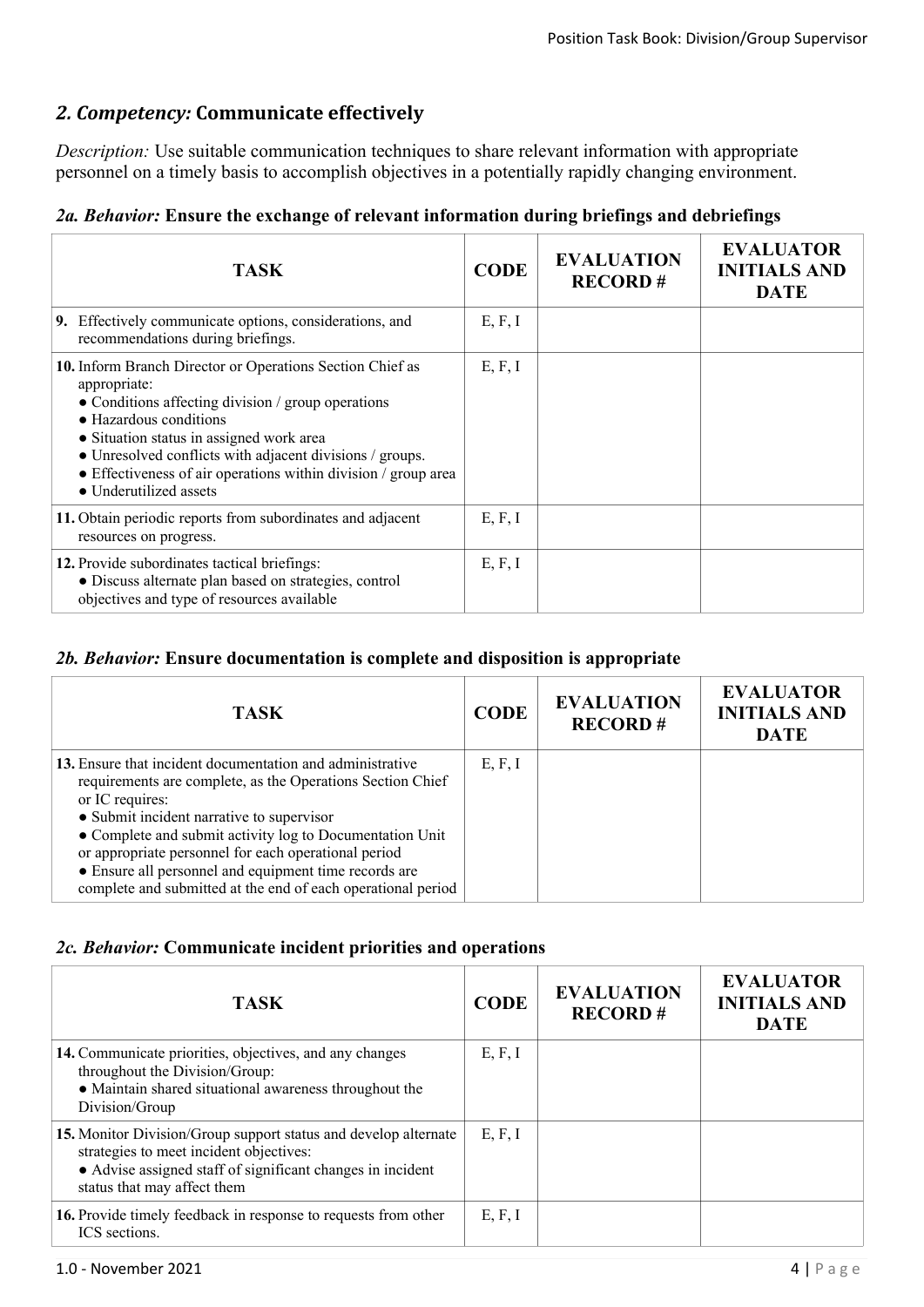| 17. Report unexpected occurrences (such as injuries, illnesses,<br>accidents, political contacts, property loss or damage):<br>• Ensure standard information contains nature of event,<br>location, magnitude, personnel involved, initial action taken,<br>and appropriate subsequent action<br>• Protect of Personally Identifiable Information (PII) while<br>reporting | E, F, I |  |  |
|----------------------------------------------------------------------------------------------------------------------------------------------------------------------------------------------------------------------------------------------------------------------------------------------------------------------------------------------------------------------------|---------|--|--|
|----------------------------------------------------------------------------------------------------------------------------------------------------------------------------------------------------------------------------------------------------------------------------------------------------------------------------------------------------------------------------|---------|--|--|

## *2d. Behavior:* **Develop and implement plans**

| <b>TASK</b>                                                                                                                                                                                                                                                                                                                                                                                              | <b>CODE</b> | <b>EVALUATION</b><br><b>RECORD#</b> | <b>EVALUATOR</b><br><b>INITIALS AND</b><br><b>DATE</b> |
|----------------------------------------------------------------------------------------------------------------------------------------------------------------------------------------------------------------------------------------------------------------------------------------------------------------------------------------------------------------------------------------------------------|-------------|-------------------------------------|--------------------------------------------------------|
| 18. Participate in the preparation of other necessary relevant<br>plans for Division/Group:<br>• Demobilization plan<br>• Evacuation plan<br>• Continuity of Operations (COOP) plan<br>• Contingency Plans<br>$\bullet$ Incident within an incident plan(s)                                                                                                                                              | E, F, I     |                                     |                                                        |
| 19. Participate in the preparation of the IAP, planning meeting<br>agenda, and strategic plan for the next operational period:<br>• Update Division/Group on current situation<br>• Help set priorities for next operational period<br>• Determine tasks and work assignments for next operational<br>period<br>• Advise on current capabilities and limitations<br>• Determine resource needs or excess | E, F, I     |                                     |                                                        |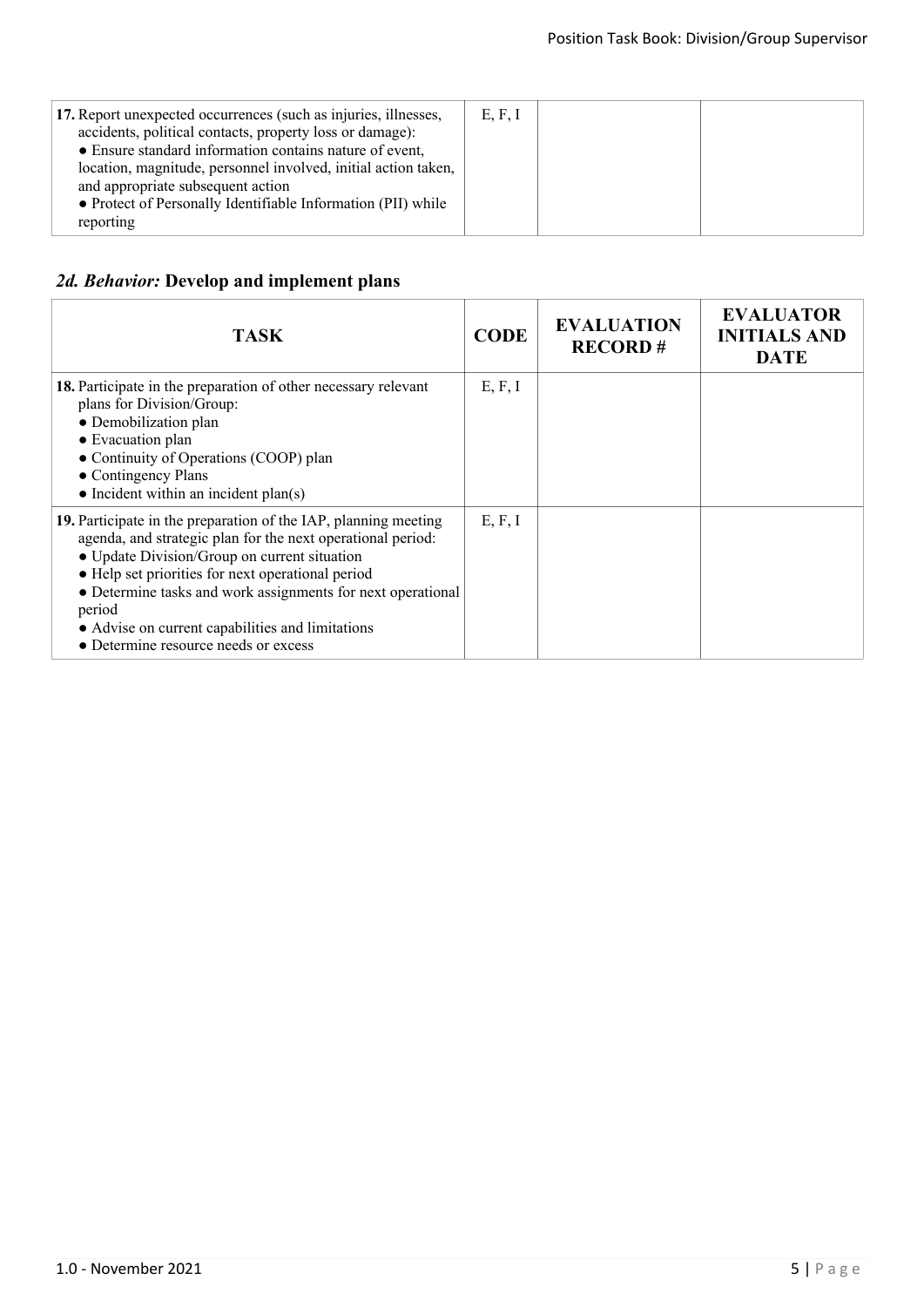## *3. Competency:* **Ensure completion of assigned actions to meet identified objectives**

*Description:* Identify, analyze, and apply relevant situational information and evaluate actions to complete assignments safely and meet identified objectives. Complete actions within established timeframe.

#### *3a. Behavior:* **Execute assigned tasks, assess progress, and make necessary adjustments**

| <b>TASK</b>                                                                                                                                                                                                                                                                                                                                                                                                          | <b>CODE</b> | <b>EVALUATION</b><br><b>RECORD#</b> | <b>EVALUATOR</b><br><b>INITIALS AND</b><br><b>DATE</b> |
|----------------------------------------------------------------------------------------------------------------------------------------------------------------------------------------------------------------------------------------------------------------------------------------------------------------------------------------------------------------------------------------------------------------------|-------------|-------------------------------------|--------------------------------------------------------|
| 20. Adjust tactics in response to opportunities or problems<br>encountered.                                                                                                                                                                                                                                                                                                                                          | E, F, I     |                                     |                                                        |
| 21. Apply a continuous risk management process:<br>• Situational awareness<br>• Hazard assessment<br>· Hazard control<br>• Decision point<br>• Evaluation                                                                                                                                                                                                                                                            | E, F, I     |                                     |                                                        |
| 22. Determine appropriate tactics:<br>• Make resource assignments                                                                                                                                                                                                                                                                                                                                                    | E, F, I     |                                     |                                                        |
| 23. Determine need for assistance:<br>• Identify need for additional assistance by monitoring work<br>progress or obtaining reports from subordinates.<br>• Coordinate with Operations Section Chief or Branch<br>Director and request assistance according to procedures<br>discussed in briefing<br>· Notify Operations Section Chief when resources shirt<br>between divisions/groups or exceed operational needs | E, F, I     |                                     |                                                        |
| 24. Identify and communicate logistical support needs:<br>• Review IAP's logistics elements to determine whether they<br>meet operational needs.<br>• Maintain documentation of accountable property assigned<br>to the division / group.<br>• Anticipate and resolve logistical needs                                                                                                                               | E, F, I     |                                     |                                                        |
| 25. Identify kind, type and number of resources required to<br>achieve objectives.                                                                                                                                                                                                                                                                                                                                   | E, F, I     |                                     |                                                        |
| 26. Implement objectives and special instructions for<br>Division/Group:<br>• Monitor work progress and evaluate incident situation<br>• Evaluate different uses of single and combined resources<br>based on tactical needs within Division/Group<br>• Compare accomplishments within Division or Group<br>against set objectives<br>• Develop recommendations for next operational period                          | E, F, I     |                                     |                                                        |

### *3b. Behavior:* **Transfer position duties while ensuring continuity of authority and knowledge and while taking into account the increasing or decreasing incident complexity**

| <b>TASK</b> | <b>CODE</b> | <b>EVALUATION</b><br><b>RECORD#</b> | <b>EVALUATOR</b><br><b>INITIALS AND</b><br><b>DATE</b> |
|-------------|-------------|-------------------------------------|--------------------------------------------------------|
|             |             |                                     |                                                        |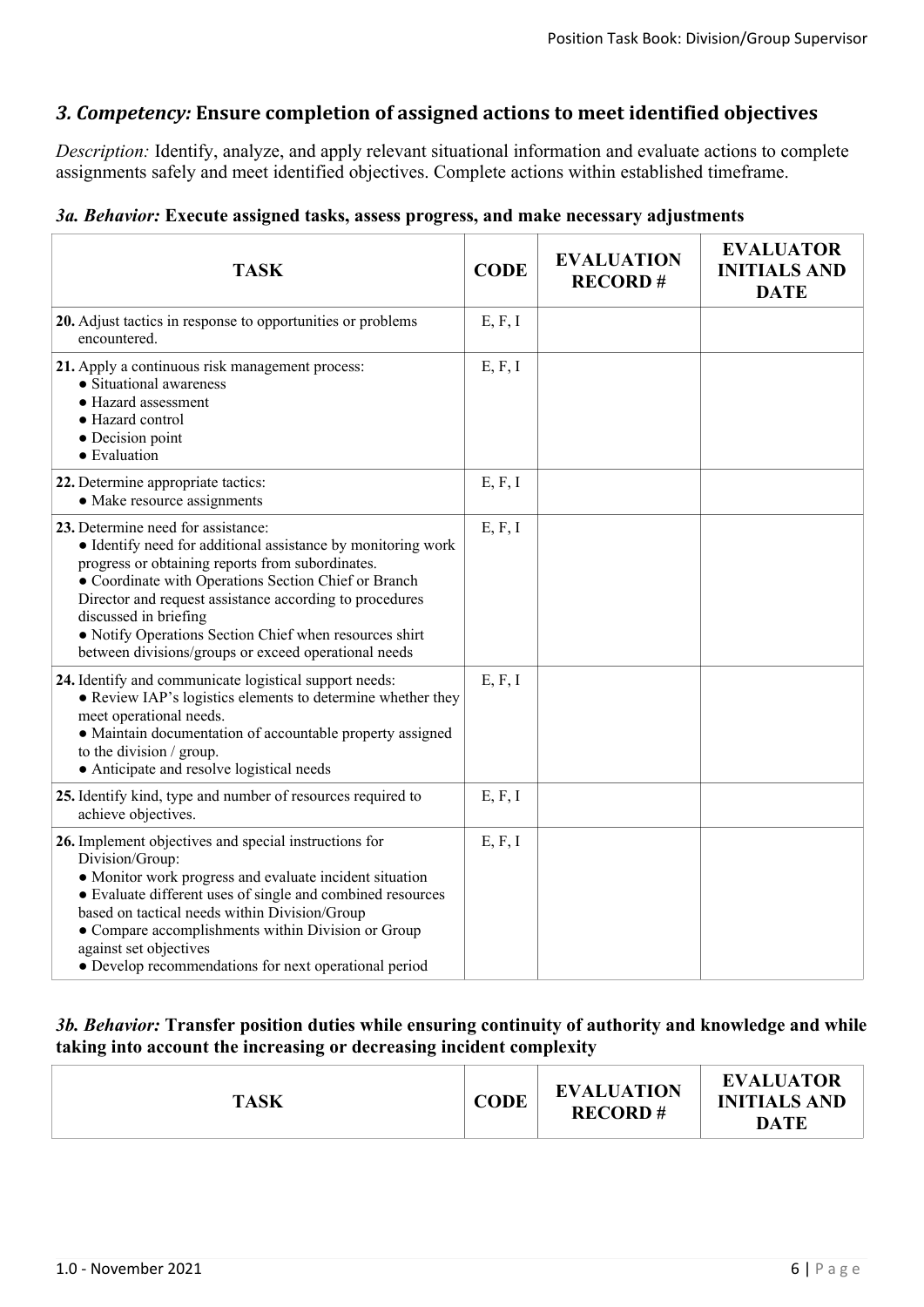| 27. Coordinate an efficient transfer of position duties when<br>mobilizing/demobilizing resources:<br>• Inform assigned personnel and supervisor<br>• Communicate with incoming personnel concerning when<br>and where transition of positions will occur<br>• Conduct transition effectively<br>• Document follow-up actions | E, F, I |  |
|-------------------------------------------------------------------------------------------------------------------------------------------------------------------------------------------------------------------------------------------------------------------------------------------------------------------------------|---------|--|
| 28. Provide a face-to face-briefing to the individual replacing<br>you as the Division/Group Supervisor:<br>• Discuss current conditions, concerns and actions<br>• Identify potential hazardous conditions                                                                                                                   | E, F, I |  |

# *3c. Behavior:* **Plan for demobilization and ensure staff follow demobilization procedures**

| <b>TASK</b>                                                                                                                                                                                                                                                                                                                                                                                        | <b>CODE</b> | <b>EVALUATION</b><br><b>RECORD#</b> | <b>EVALUATOR</b><br><b>INITIALS AND</b><br><b>DATE</b> |
|----------------------------------------------------------------------------------------------------------------------------------------------------------------------------------------------------------------------------------------------------------------------------------------------------------------------------------------------------------------------------------------------------|-------------|-------------------------------------|--------------------------------------------------------|
| 29. Complete process for demobilizing Division/Group<br>responsibilities:<br>• Reinforce emphasis on safety and accountability during<br>this phase of the operations<br>• Brief subordinate staff on demobilization responsibilities<br>• Ensure all subordinate staff demobilize in a timely and<br>complete manner<br>• Demobilize equipment, as necessary<br>• Brief replacement, if necessary | E, F, I     |                                     |                                                        |
| 30. Help develop, approve, and implement demobilization plan:<br>• Coordinate with supervisor during development and<br>implementation<br>• Coordinate with appropriate partners regarding<br>demobilization procedures<br>• Coordinate Division/Group needs and responsibilities<br>• Provide information to supervisor to assist with decisions<br>on release priorities                         | E, F, I     |                                     |                                                        |
| 31. Participate in agency administrator's organization closeout<br>and After Action Review (AAR).                                                                                                                                                                                                                                                                                                  | E, F, I     |                                     |                                                        |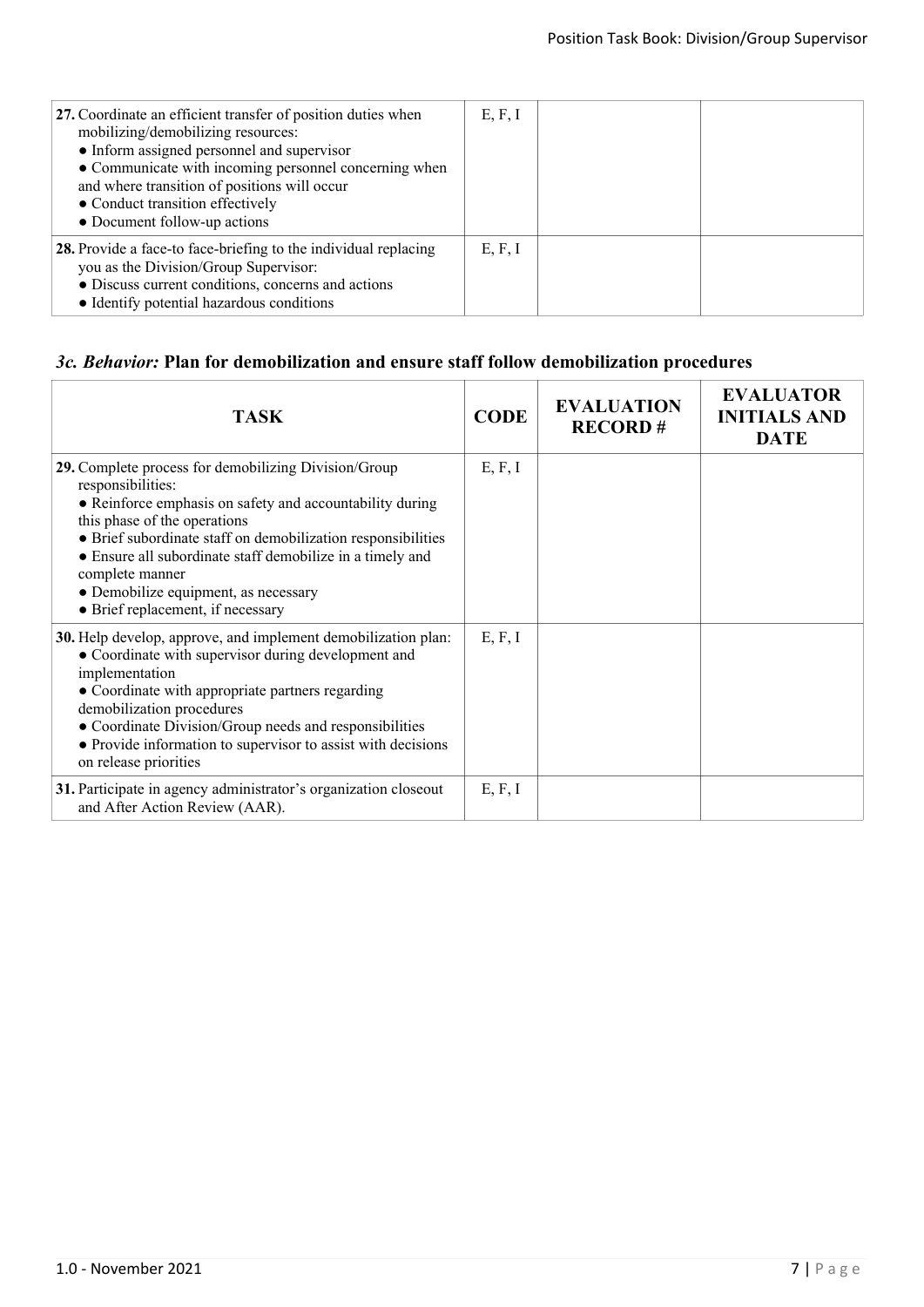# *4. Competency:* **Lead assigned personnel**

*Description:* Influence, lead, and direct assigned personnel to accomplish objectives and desired outcomes in a potentially rapidly changing environment.

### *4a. Behavior:* **Ensure the health, safety, welfare, and accountability of assigned personnel**

| <b>TASK</b>                                                                                                                                                                                                                                                                                                                                 | <b>CODE</b> | <b>EVALUATION</b><br><b>RECORD#</b> | <b>EVALUATOR</b><br><b>INITIALS AND</b><br><b>DATE</b> |
|---------------------------------------------------------------------------------------------------------------------------------------------------------------------------------------------------------------------------------------------------------------------------------------------------------------------------------------------|-------------|-------------------------------------|--------------------------------------------------------|
| 32. Comply with relevant health and safety requirements:<br>• Direct operations based on health and safety considerations<br>and guidelines<br>• Ensure that assigned personnel follow safety guidelines<br>appropriately<br>• Spot check operations to ensure compliance with safety<br>considerations<br>• Account for assigned resources | E, F, I     |                                     |                                                        |
| 33. Evaluate mental and physical fatigue of assigned personnel<br>and make resources available to support:<br>• Appropriate work/rest ratio<br>$\bullet$ Crisis counseling                                                                                                                                                                  | E, F, I     |                                     |                                                        |

### *4b. Behavior:* **Model leadership values and principles**

| <b>TASK</b>                                                                                                                                                                                                                                                                                                                                                                          | <b>CODE</b> | <b>EVALUATION</b><br><b>RECORD#</b> | <b>EVALUATOR</b><br><b>INITIALS AND</b><br><b>DATE</b> |
|--------------------------------------------------------------------------------------------------------------------------------------------------------------------------------------------------------------------------------------------------------------------------------------------------------------------------------------------------------------------------------------|-------------|-------------------------------------|--------------------------------------------------------|
| 34. Exhibit principles of duty, respect, and integrity:<br>• Be proficient in the job, both technically and as a leader<br>• Make sound and timely decisions<br>• Supervise staff to ensure they understand and can<br>accomplish duties and tasks<br>• Train and mentor assigned subordinates<br>• Keep assigned personnel informed<br>• Seek and accept responsibility for actions | E, F, I, J  |                                     |                                                        |

#### *4c. Behavior:* **Establish work assignments and performance expectations, monitor performance, and provide feedback**

| <b>TASK</b>                                                                                                                                    | <b>CODE</b> | <b>EVALUATION</b><br><b>RECORD#</b> | <b>EVALUATOR</b><br><b>INITIALS AND</b><br><b>DATE</b> |
|------------------------------------------------------------------------------------------------------------------------------------------------|-------------|-------------------------------------|--------------------------------------------------------|
| 35. Determine assigned resources' ability to complete<br>assignment within time frame and provide feedback through<br>the chain of command.    | E, F, I     |                                     |                                                        |
| 36. Develop schedules and assignments based on IAP or relevant<br>plan:<br>• Assign responsibilities for segments within the<br>Division/Group | E, F, I     |                                     |                                                        |
| 37. Ensure that subordinates understand assignment for each<br>operational period.                                                             | E, F, I     |                                     |                                                        |